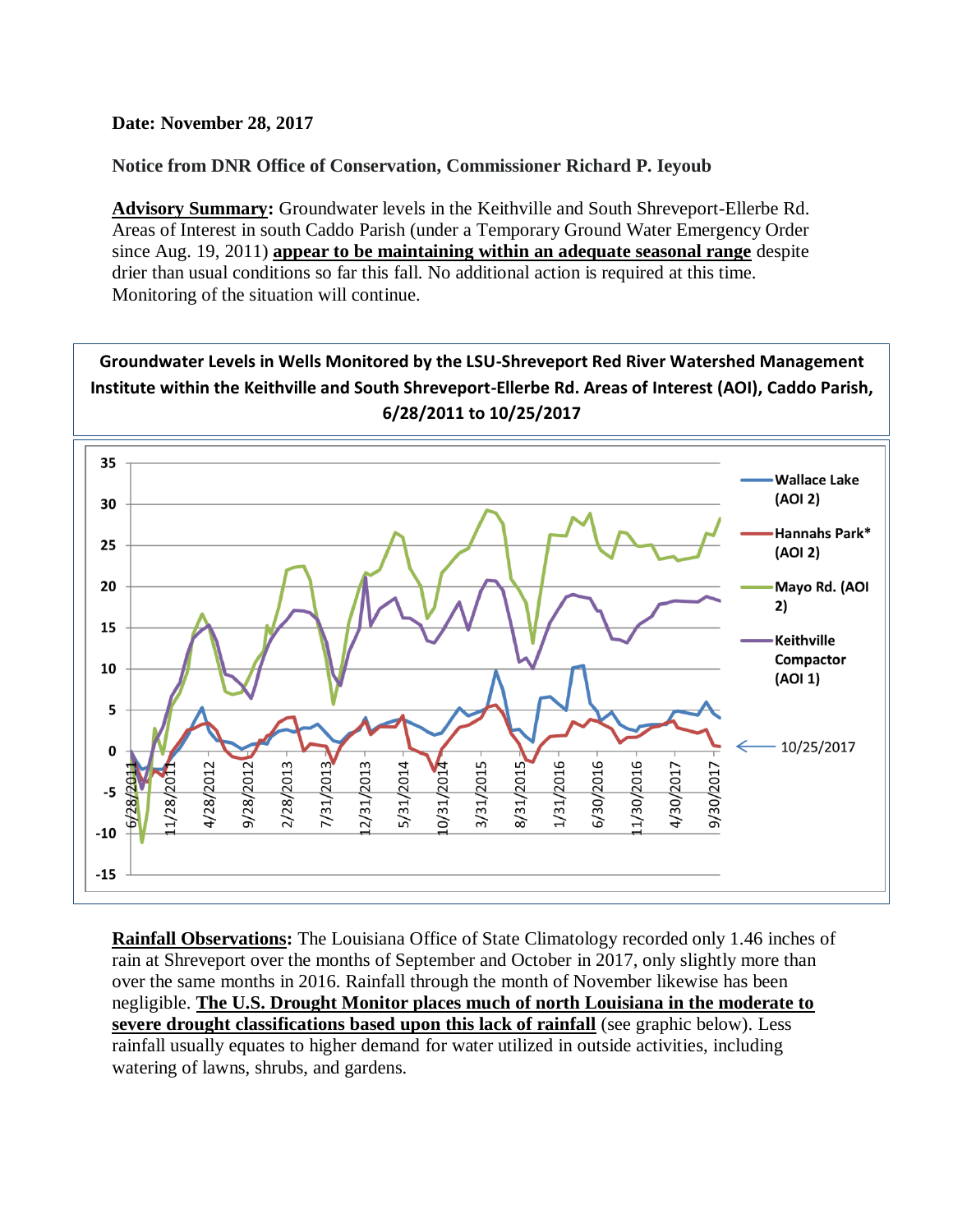

**Responsiveness of Shallow and Deep Wells to Withdrawals and Rainfall:** The many shallow groundwater wells (less than 150 feet) within the south Caddo Parish Areas of Interest (generally tend to be more immediately responsive to both periods of higher demand and/or recharge from the surface in the form of heavy rains. Deeper wells usually demonstrate fewer dramatic upsand-downs in water levels as they tend to take longer to recharge and longer to impact during times of higher demand. These fluctuations are normal for aquifer systems such as the Carrizo-Wilcox and Upland Terrace in south Caddo Parish, where the volumetric groundwater use is dominated by public supply and domestic purposes.

**Monitoring Activities:** Since declaration of an emergency for these Areas of Interest due to exceptional drought conditions resulting in higher than normal withdrawal of groundwater without sufficient offsetting aquifer recharge, the Office of Conservation has continued to monitor hydrologic data in the region provided to our agency courtesy of the LSU-Shreveport Red River Watershed Management Institute and the U.S. Geological Survey.

**Emergency Order Amended (June 30, 2014):** Following a previous evaluation, the Office of Conservation amended the restrictions of the emergency order in effect for the south Caddo Parish Areas of Interest on June 30, 2014, to allow for the resumption of normal groundwater use within certain parameters. The amended order can be viewed at [http://dnr.la.gov/southcaddo.](http://dnr.la.gov/southcaddo)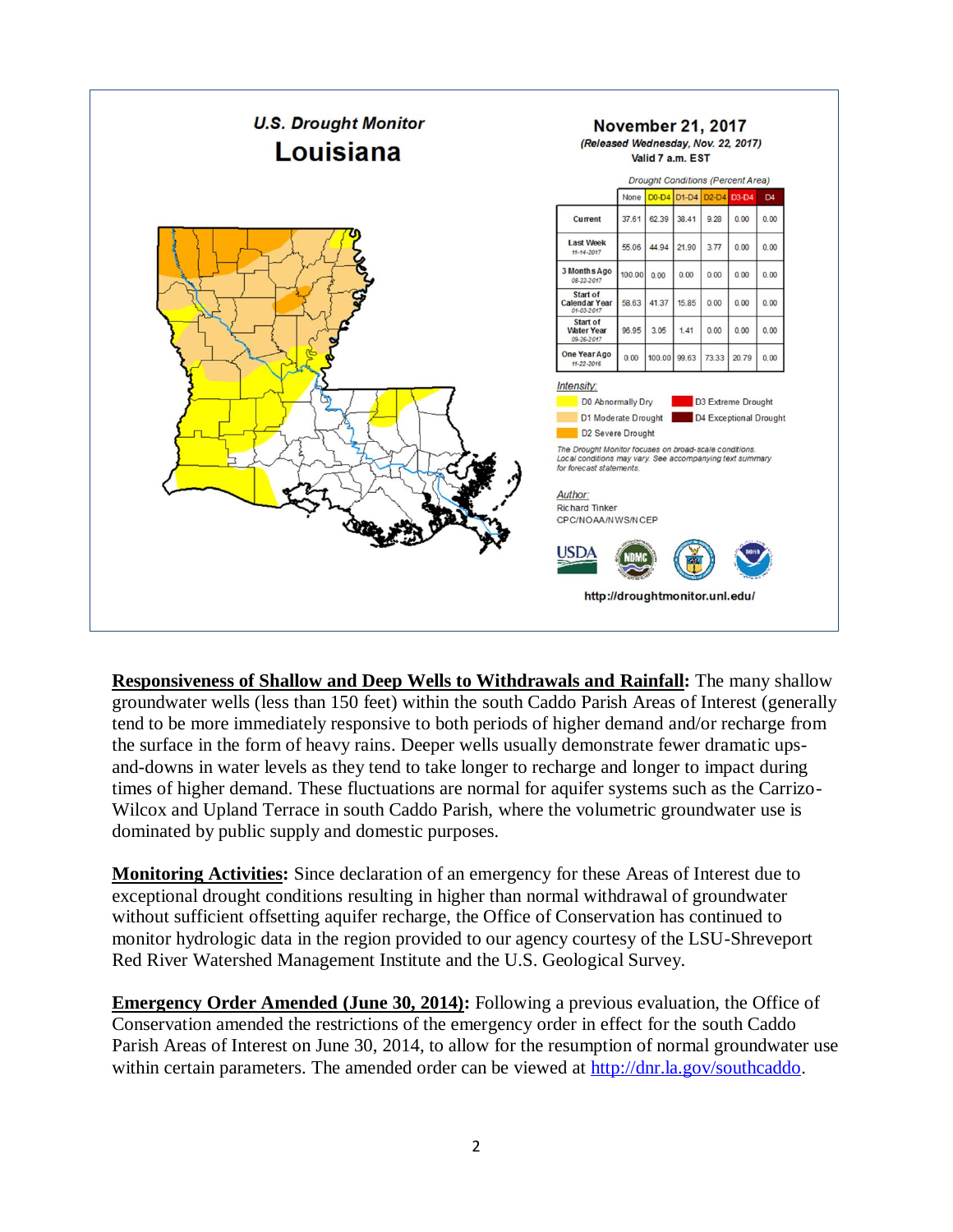Keep in mind that although some groundwater usage restrictions have been relaxed, the Emergency Order **does remain in effect and enforceable**, including two important provisions:

- All persons in the Areas of Interest shall continue to implement judicious use of ground water withdrawn from Carrizo-Wilcox and Upland Terrace aquifer system water wells by practicing sound water conservation measures.
- Further, no person shall install a new water well in the Keithville or Ellerbe Road Areas of Interest to produce water from the Carrizo-Wilcox or Upland Terrace aquifers for any purpose without advance written approval of the agency except for replacement wells as defined in Order No. ENV 2011-GW014.

Violations of the above restrictions are enforceable by law and may include the imposition of civil penalties.

## **Basic Water Conservation**

## **Tips for the Home**

- $\triangleright$  Look for leaks in shower, sinks, and especially toilets. Toilet leaks can be detected by adding a few drops of food coloring to water in the tank. If the colored water appears in the bowl, the toilet is leaking. Install new flappers or washers to replace old, worn ones, and change faucet heads to include aerators and other low-flow technologies.
- $\triangleright$  Take reasonable length showers instead of baths. Baths use 2 to 3 times as much water as showers. Install a low-flow showerhead for additional savings.
- $\triangleright$  Turn off running water while shaving or brushing your teeth.
- $\triangleright$  Use washing machines and dishwashers only when they are fully loaded. Skip any non-essential rinse cycles, and use the proper water level or load size selection on the washing machine. If purchasing new machines, look for water efficiency as an important feature, including most Energy Star rated models, which can cut water use substantially.
- $\triangleright$  Limit pre-washing or scrubbing of dishes, or let dishes soak in a full sink rather than using a continuous flow of water. Compost any scraps instead of washing/grinding them in a sink disposal.
- $\triangleright$  If a dishwasher is not available, use a dishpan or plug the sink for washing and rinsing dishes. Once a day only!
- $\triangleright$  Refrigerate tap water to avoid running the faucet for a long period to get cold water.